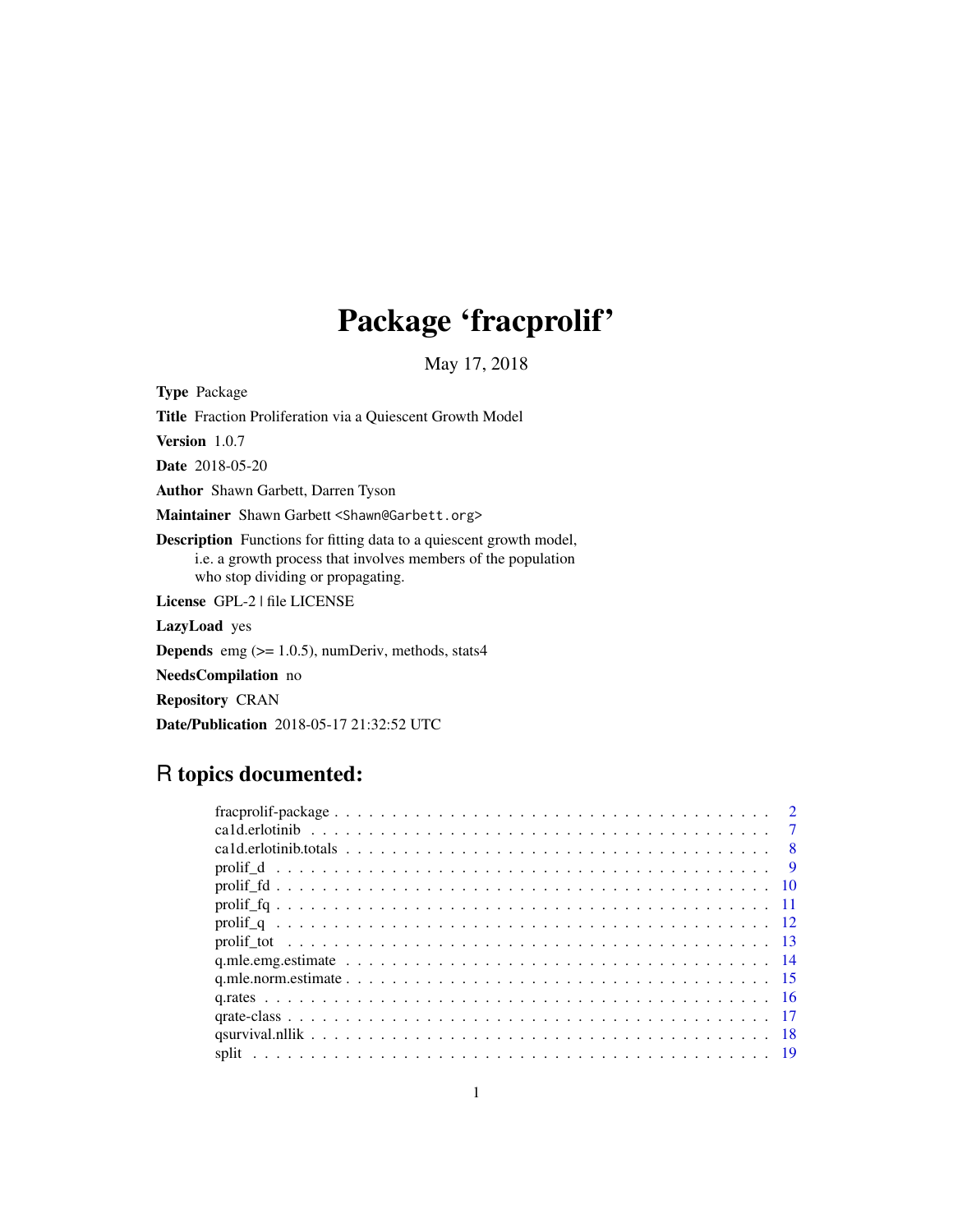#### <span id="page-1-0"></span>**Index** [21](#page-20-0)

fracprolif-package *Fractional Proliferation.*

#### **Description**

This package contains all the functions necessary for analyzing population size based on the behavior of individual members within the population using a methodology termed Fractional Proliferation. The methodology was specifically designed to analyze the behavior of a population of cultured cells and requires fitting data to a newly developed model of proliferation, the Quiescence-Growth Model (see below). This package contains functions to determine rates of division (d) quiescence (q) and apoptosis (a) as well as predict the change in the fraction of cells within the dividing and nondividing compartments over time.

#### Quiescence-Growth Model

The Quiescence-Growth Model is based on an exponentially dividing population that transition into a nondividing population at a specified rate. This model is different from Gompertz and logisitic models of proliferation that assume a limiting resource or factor that prevents proliferation above a fixed amount, the carrying capacity. In contrast, the Quiescence-Growth Model assumes that members of the population may stop dividing, e.g. in response to perturbations. The resulting proliferation curves from these models may appear very similar, but the underlying assumptions are different.

The Quiescence-Growth Model assumes that there are two populations, a proliferating population (x) and a non-proliferating population (y). The proliferating population has a rate of division (d), analogous to the exponential growth rate of a population. There is also a rate of quiescence (q), the rate at which members of the dividing population become non-dividing. Each subpopulation can have a different death rate (a\_d and a\_q). Such a model is formulated as follows using coupled ordinary differential equations:

$$
x' = (d - q - a_d)x
$$

$$
y' = qx - a_qy
$$

Where d is the division rate, q is the quiescence rate and  $a_d$  and  $a_q$  are the respective death rates. This admits the following solution,

$$
x=x_0e^{(d-q-a_d)t}\\
$$

$$
y = \frac{1}{d - q + a_q - a_d} e^{-a_q t} \left( q(x_0 (e^{(d - q + a_q - a_d)t} - 1) - y_0) + (d + a_q - a_d) y_0 \right)
$$

Fitting such a model with solid statistics depends greatly upon how the data are measured. Differing rates of death and quiescence can create similar curvatures in the resulting population model on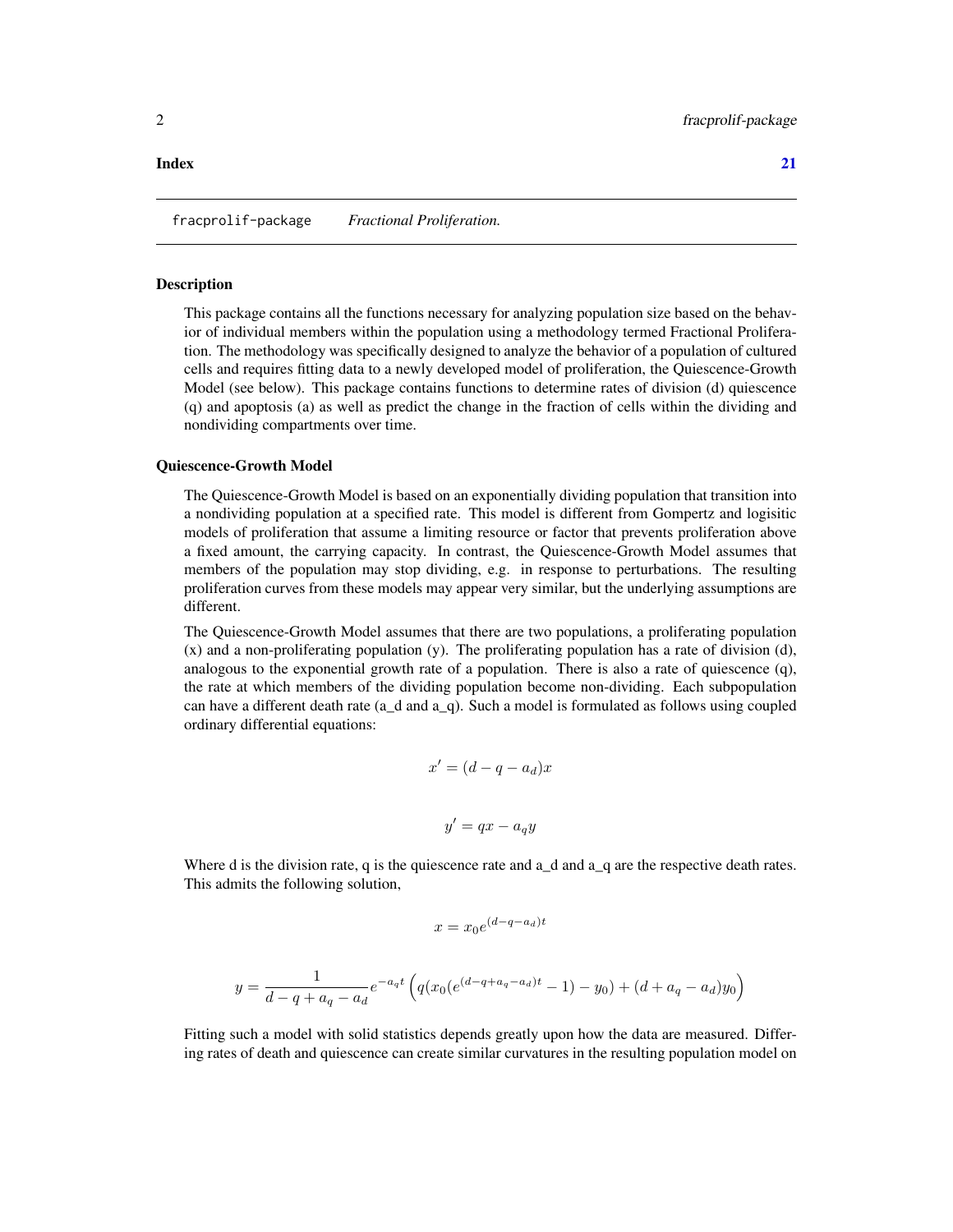<span id="page-2-0"></span>shorter time scales. Because of this, accurate estimation of the rates requires more than a curve fit to the population counts using [nls](#page-0-0). Direct measurement of individual behavior within the population provides the necessary information to accurately quantify these rates and predict the change in the size of each compartment (x and y) over time. The Fractional Proliferation method utilizes obtainable information at the individual and population levels to make these predictions. We include two example data sets to illustrate the approach: [ca1d.erlotinib](#page-6-1) and [ca1d.erlotinib.totals](#page-7-1). These data sets were obtained by automated microscopy of a cancer cell line (CA1d) in the presence of a targeted therapeutic drug (erlotinib). Normally these cells exhibit minimal entry into quiescence, but in the presence of erlotinib the population of quiescent cells increases substantially.

#### Example - Single-Cell Data

To begin with an example, load the observed single-cell data by copying and pasting the following code into the R console:

```
data(ca1d.erlotinib)
```
To view the scatterplot of birthtime versus lifespan of the cell behaviors in 16microM erlotinib, copy and paste the example code below into the R console. (Note: All later examples are executable in the same manner.)

```
d <- subset(ca1d.erlotinib, !Death & !is.na(Lifespan))
plot(d$Birthtime,
    d$Lifespan,
    main="CA1d 16micromolar erlotinib",
    xlab="Birth time (h)",
    ylab="Lifespan (h)",
    ylim=c(5,90), xlim=c(0,25))
n <- length(d$Lifespan)
text(20,80,substitute("n" == n, list(n=n)))p <- 100*length(subset(d, End.of.Expt)$Lifespan) / n
text(15,85,substitute(p * "% EoE", list(p=round(p))))
```
This plot shows the raw data with the birth time of a cell in the experiment plotted along the xaxis and the lifespan plotted along the y-axis. Note that the data include cells that die during the experiment because they also have an observed lifespan, as well as cells that are observed until the end of the experiment without having divided, which are seen along the downward sloped line at the top of the plot. The end of the experiment creates a censoring effect on the data in this regard, and we do not know if these cells eventually divide or not.

#### Example - Intermitotic Time Distribution

To view the intermitotic time distribution (i.e. the distribution of cell cycle times) the data [ca1d.erlotinib](#page-6-1) must first be split into mitotic.lifespans, which include cells that divide before the end of the experiment, and censored.lifespans that reach the end of the experiment without division, excluding death events.

```
mitotic.lifespans <- subset(ca1d.erlotinib, !End.of.Expt &
```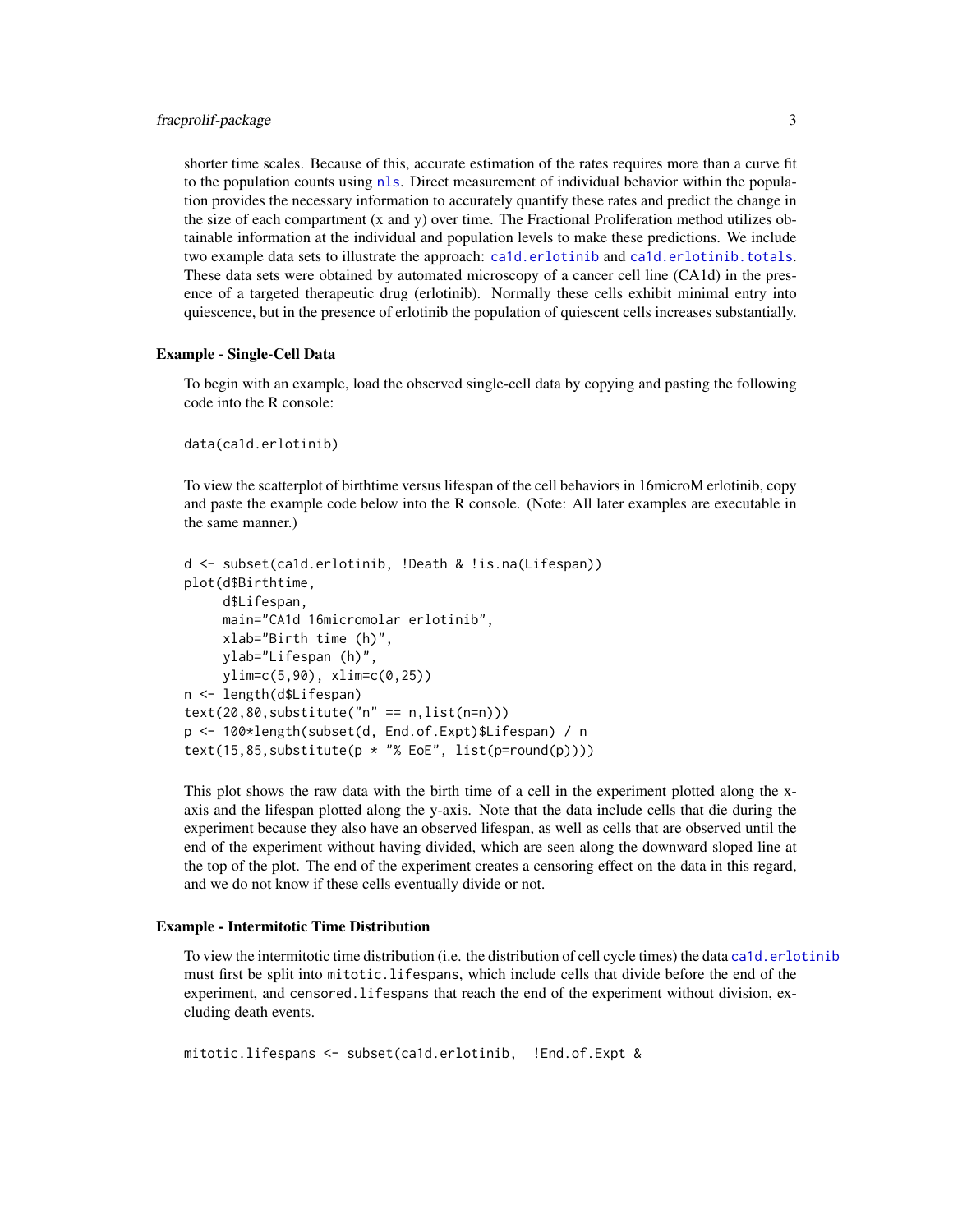!Death & !is.na(Lifespan))\$Lifespan

```
censored.lifespans <- subset(ca1d.erlotinib, End.of.Expt &
                                           !Death &
                                           !is.na(Lifespan))$Lifespan
```
An exponentially growing population of CA1d cells have intermitotic times that can be described by an Exponentially Modified Gaussian (EMG) distribution (Nature Methods submitted and reference therein), a Gaussian with an exponential right tail. This can be seen in the following plot:

```
hist(mitotic.lifespans,
     main='CA1d 16micromolar erlotinib',
     sub="Observed Intermitotic Times (h)",
     breaks=20)
```
#### Example - Quiescence Likelihood

A survival model with knowledge of the distribution, can estimate the distribution parameters and quiescent percentage. This uses the negative log likelihood of a survival model. This package provides a function, [qsurvival.nllik](#page-17-1), that will work with most of the core distributions provided by R. The following call demonstrates estimation with the sample data. The survival model assumes that the censored observations may or may not divide based on the observed divisions.

est <- q.mle.emg.estimate(mitotic.lifespans, censored.lifespans)

summary(est)

Using this estimate we can visualize the fit with the following:

```
hist(mitotic.lifespans,
    main='CA1d 16micromolar erlotinib',
    xlab="Observed Intermitotic Times (h)",
    breaks=20,
    freq=FALSE)
curve(demg(x, coef(est)['mu'], coef(est)['sigma'], coef(est)['lambda']), add=TRUE, col='red', lwd=2)
text(40, 0.07, pos=4, labels=substitute("n"==n, list(n=length(mitotic.lifespans))))
text(40, 0.065, pos=4, labels=substitute(mu==m, list(m=round(coef(est)['mu'],2))))
text(40, 0.06, pos=4, labels=substitute(sigma==s, list(s=round(coef(est)['sigma'],2))))
text(40, 0.055, pos=4, labels=substitute(kappa==l, list(l=round(1/coef(est)['lambda'],2))))
```
To test for lack of fit of the data to an EMG distribution, the following snippet performs the Kolmogorov-Smirnov test and adds the results to the previous plot:

```
ks <- ks.test(mitotic.lifespans, "pemg",
              mu=coef(est)['mu'],
              sigma=coef(est)['sigma'],
```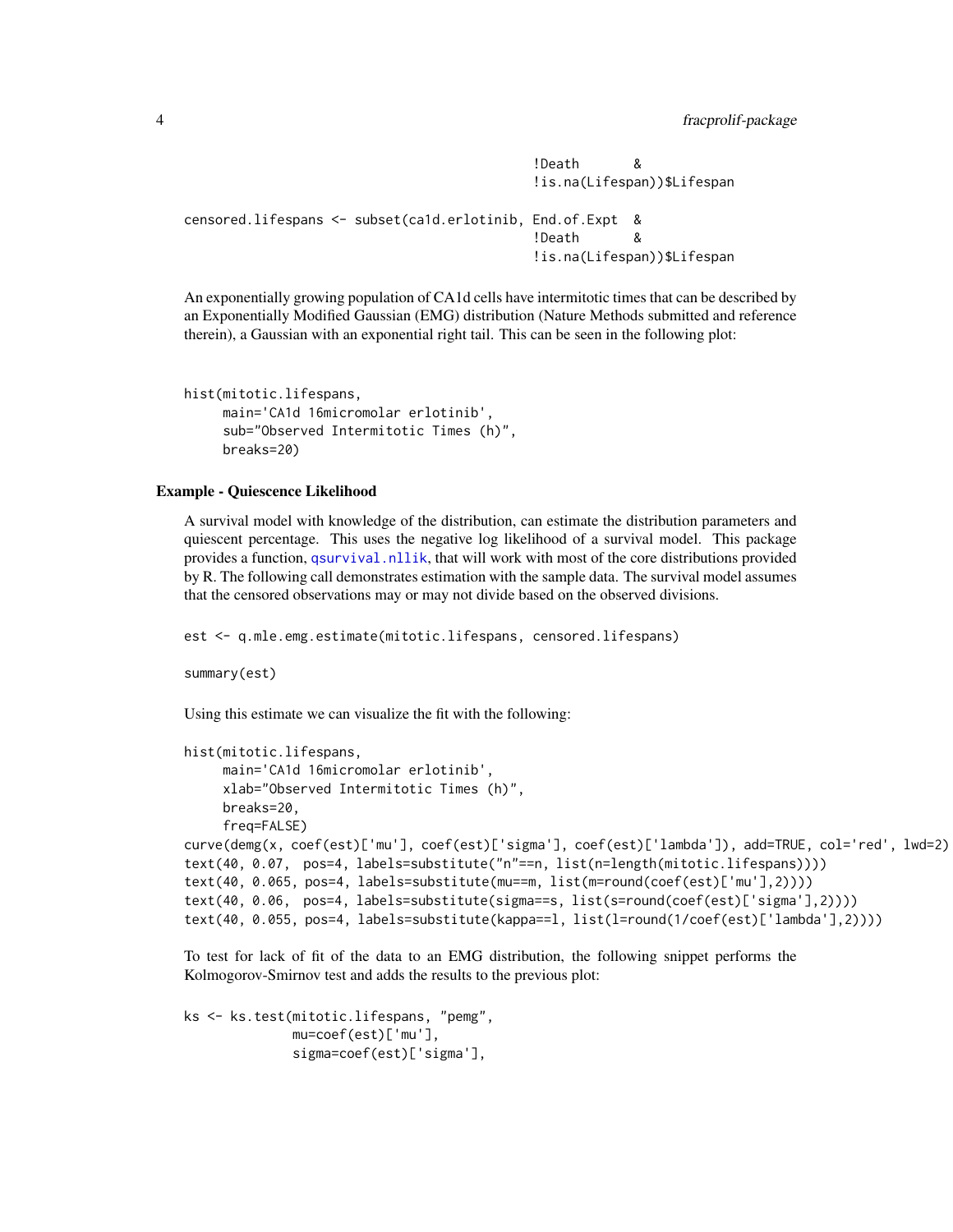```
lambda=coef(est)['lambda'])
```
<span id="page-4-0"></span>text(40, 0.05, pos=4, labels=substitute("ks p-value"==p, list(p=round(ks\$p.value,2))))

The [q.mle.emg.estimate](#page-13-1) function call assumes an EMG distribution, but a normal function [q.mle.norm.estimate](#page-14-1) is also provided, and the following snippet shows the internals of this function, which can be changed to accommodate any distribution dependence since the inner function [qsurvival.nllik](#page-17-1) makes no assumptions about distribution.

```
mle(function(mean, sd, Q){
    qsurvival.nllik("norm", mitotic.lifespans, censored.lifespans, Q, mean, sd)},
   method='L-BFGS-B',
   lower=list(mean=8, sd=0.1, Q=0.01),
   upper=list(mean=30, sd=20, 0=0.9),
   start=list(mean=mean(mitotic.lifespans),
              sd=sd(mitotic.lifespans),
              Q = 0.5)
```
#### Example - Division and Quiescence Rate Estimation

To estimate the rates of division (d) and quiescence (q), the distribution of the divided cell population is used, and, in this example, we will continue with the emg fit since the distribution's parameters have been estimated (see above). To transform the emg fit into a rate of division, we use the method of Powell (1956) and then subsequently derive the quiescence rate. Note this function is independent of the distribution used but must match the one used in the mle call (see above).

r <- q.rates("emg", est) r

#### Example - Death Rate Estimation

Now we calculate the death rates from the compartments. In our example we first allow this parameter to float to optimally fit the model to the population counts using the previous estimates of division rate and quiescence rate. First, we load a set of population counts (in a log base 2 scale over time) of ca1d cells in the presence of various concentrations of erlotinib.

```
data(ca1d.erlotinib.totals)
```
The single-cell data used to plot the intermitotic time distribution and calculate the rates of division and quiescence were obtained in the presence of 16microM erlotinib and the goal is to determine how well the estimates of the rates obtained from the single-cell data predict the population-level cell counts over time. However, the drug is known to affect cells within a particular phase of the cell cycle and does not immediately effect all cells in a population. Thus, population-level behavior switches from the rates of untreated cells to the treated cells after a delay of approximately half of the average cell cycle time. To estimate the rate of division of the untreated cells we assume that all cells are dividing and the rate of growth of the population is equal to the division rate.

```
m <- lm(DMSO ~ Time_h, ca1d.erlotinib.totals)
untreated.division.rate <- coef(m)['Time_h']*log(2)
```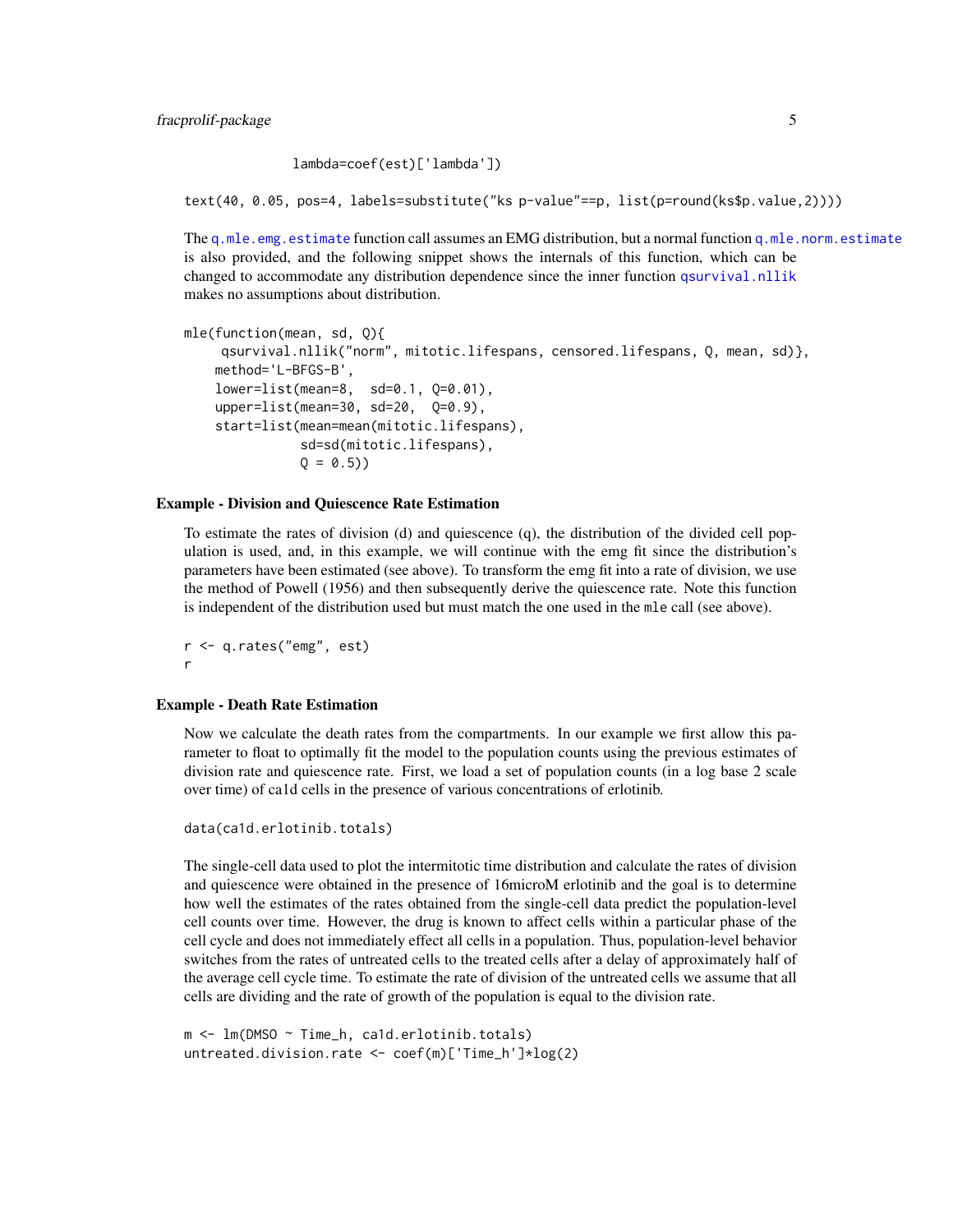The estimated time before the drug takes effect is approximately half of the average intermitotic time (cell lifespan).

```
half.imt <- log(2)/untreated.division.rate/2
```
The death rate is initially fit using the Quiescence-Growth Model. When fitting the model, we do not know which compartment the cells die from, so we assign each compartment the same variable. Also the initial rates are those from the control population, i.e. zero for the quiescence and death rates.

```
# y is in terms of doublings, i.e. base log(2)
y <- ca1d.erlotinib.totals$e_16000 - ca1d.erlotinib.totals$e_16000[1]
t <- ca1d.erlotinib.totals$Time_h
# Let the Death rates float
fit \leq nls(y \sim log(split_tot(t, 1, 0,
                              untreated.division.rate, r['d'],
                              0.0, r['q'],
                              0.0, 0.0, a, a,
                              half.imt), 2),
           start=list(a=0.003),
           lower=list(a=0),
           algorithm="port")
a <- coef(fit)
summary(fit)
```
#### Example - Final Fractional Proliferation Graph

Now with the death rate parameters estimated, we can plot the resulting model as follows:

```
plot (t, y,
     main="CA1d 16micromolar erlotinib",
     xlab="Time (h)",
     ylab="Population Doublings",
     ylim=c(0,1.5))model.total <- log(split_tot(t, 1, 0, untreated.division.rate, r['d'], 0.0, r['q'], 0, 0, a['a'], a['a
lines(t,model.total,col="green")
lines(t,model.total*split_fq(t, 1, 0, untreated.division.rate, r['d'], 0.0, r['q'], 0, 0, a['a'], a['
lines(t,model.total*split_fd(t, 1, 0, untreated.division.rate, r['d'], 0.0, r['q'], 0, 0, a['a'], a['
text(2, 1.1, pos=4, substitute("d" == d, list(d=round(r['d'], 4))))
text(2, 1.0, pos=4, substitute("q" == q, list(q=round(r['q'], 4))))
text(2, 0.9, pos=4, substitute("a" == a, list(a=round(a['a'], 4))))
```
Plotted on a log(2) scale, which shows doublings, the circles are the experimental data. The lines are the time-dependent estimates of total size of the population (green line) and the dividing (blue line) and quiescent (red line) fractions of this population based on the Quiescence-Growth Model. Drug is introduced at time 0, and we assume that the population initially has no quiescence.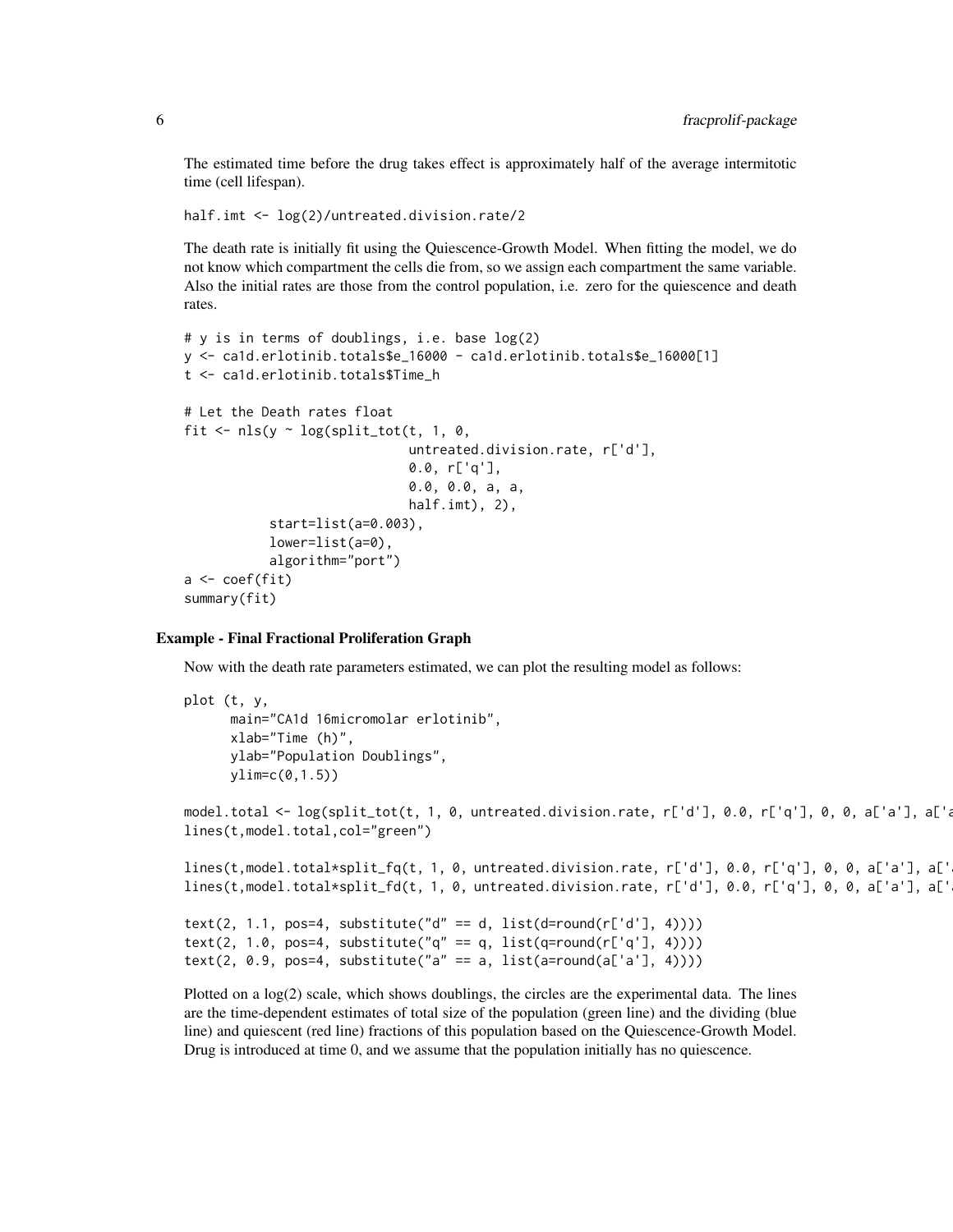#### <span id="page-6-0"></span>ca1d.erlotinib 7

#### Author(s)

Darren Tyson, Shawn Garbett Vanderbilt University

Maintainer: Shawn Garbett <Shawn@Garbett.org>

#### References

Darren R. Tyson, Shawn P. Garbett, Peter L. Frick and Vito Quaranta (2012) Fractional Proliferation: A method to deconvolve cell population dynamics from single-cell data. Nature Methods (In Press)

The method of determining growth rate is taken from Powell E.O. (1956). Growth Rate and Generation Time of Bacteria, with Special Reference to Continuous Culture. J.Gen.Microbial V15,492- 511. This makes a robust estimator in the presence of skewed distributions.

Ulm (1990). Simple method to calculate the confidence interval of a standardized mortality ratio (SMR). Am. J. Epidemiol. V131 (2): 373-375.

#### See Also

[emg](#page-0-0) [nls](#page-0-0)

<span id="page-6-1"></span>ca1d.erlotinib *CA1d cells in 16 micromolar erlotinib*

#### **Description**

CA1d cells were plated on a 96-well plate and imaged on a BD Pathway 855 every 10 minutes for 92 hours on 11/22/2010. The image stack was analyzed manually and observed cell lifespans were recorded. Each cell lifespan is defined by a start event (mitosis) and an end event (mitosis, death or end of experiment). Start events are shared among siblings (sister cells) and assigned an identifier comprised of the frame number and a letter. End events are assigned an identifier of frame number and a letter if mitotic. In some cases a mitotic end event identifier corresponds to another start event identifier (i.e. cell progeny). Events are converted to time units based on the frame acquisition rates (sampling interval); cell birth time and lifespan are expressed in hours.

- 1. When a mitotic event occurs, the daughter cells are each assigned the next rows available in a [data.frame](#page-0-0).
- 2. The frame number of the event is recorded in the Birth.frame column of the rows assigned in (1).
- 3. The event from (1) is given an alphabetic identifier not previously used within the same Birth.frame.
- 4. The last frame a cell is observed in is recorded in the End.frame.
- 5. If the last frame is a mitotic event, assign letter as (3) in End.ID.
- 6. If the cell is present in the last frame of the image stack, the column End.of.Expt is marked TRUE, otherwise it is marked FALSE.
- 7. If a cell is observed to die, this is recorded in the column Death as a TRUE, otherwise as FALSE.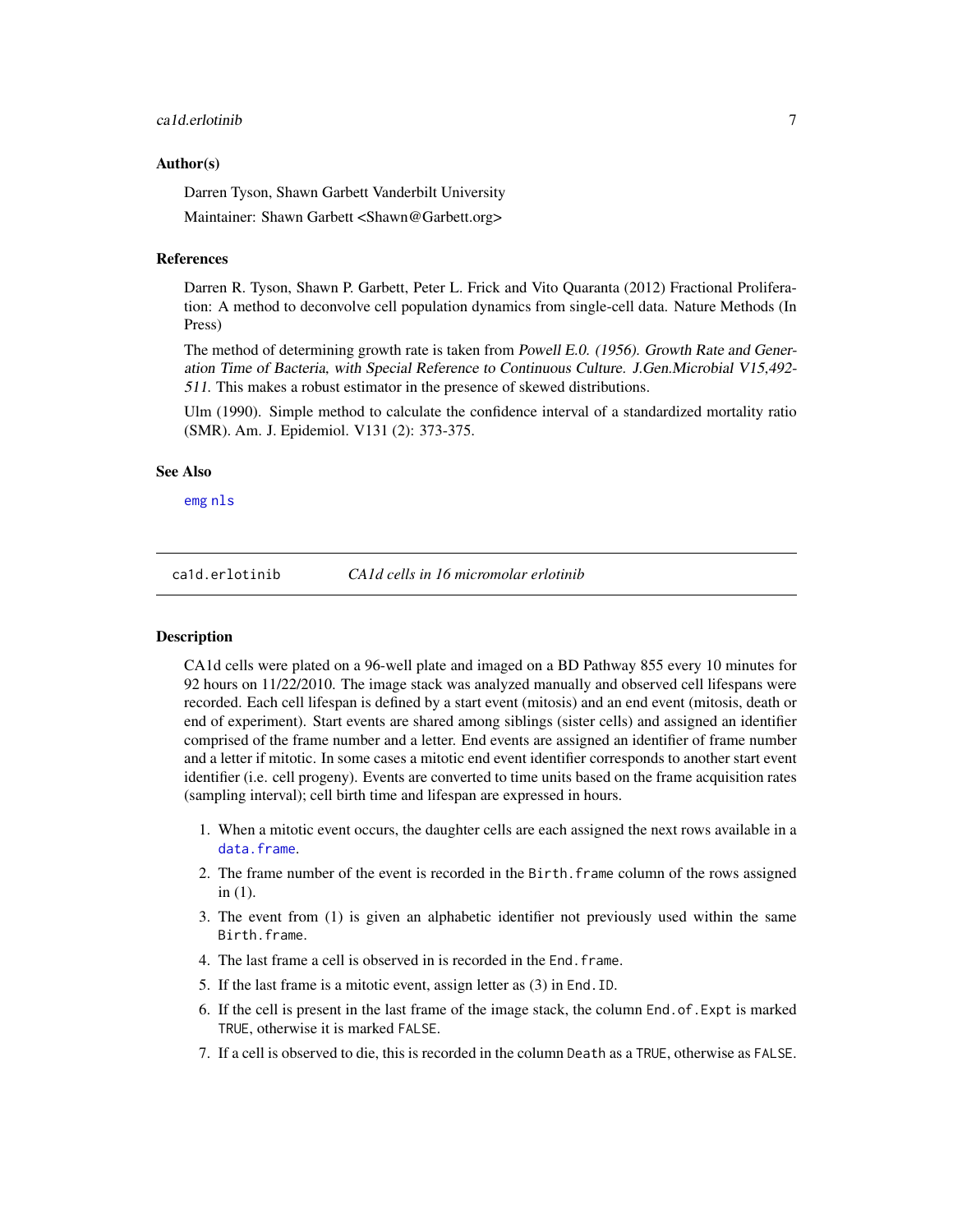- <span id="page-7-0"></span>8. Create Birthtime column in hours by multiplying Birth.frame by 1/5.
- 9. Create Lifespan column in hours by multiplying (End.frame Birth.frame) by 1/5.

Information about the cell line used (CA1d) can be found in the following reference: Fred R. Miller, Herbert D. Soule, Larty Tait, Robert J. Pauley, Sandra R. Wolman, Peter J. Dawson, and Gloria H. Heppner. Xenograft Model of Progressive Human Proliferative Breast Disease. JNCI J Natl Cancer Inst (1993) 85(21): 1725-1732 doi:10.1093/jnci/85.21.1725

#### Usage

```
data(ca1d.erlotinib)
```
#### Value

A data frame of lifespan CA1d observations in the presence of 16 micromolar erlotinib.

#### Author(s)

Darren Tyson, Shawn Garbett

#### Examples

data(ca1d.erlotinib)

<span id="page-7-1"></span>ca1d.erlotinib.totals *CA1d cell counts in various concentrations erlotinib*

#### Description

CA1d cells expressing a fluorescent nuclear tag (histone H2B-RFP) were plated on a 96-well plate and imaged on a BD Pathway 855 every hour for 72 hours on 11/22/2010. Each column contains the number of cells (expressed in log 2) at each unit of time in the presence of various concentrations of erlotinib.

Information on the CA1d cells is in the following reference: Fred R. Miller, Herbert D. Soule, Larty Tait, Robert J. Pauley, Sandra R. Wolman, Peter J. Dawson, and Gloria H. Heppner. Xenograft Model of Progressive Human Proliferative Breast Disease. JNCI J Natl Cancer Inst (1993) 85(21): 1725-1732 doi:10.1093/jnci/85.21.1725

### Usage

```
data(ca1d.erlotinib.totals)
```
#### Value

A data frame of CA1d cells counts (in log 2 scale) in the presence of various concentrations of erlotinib.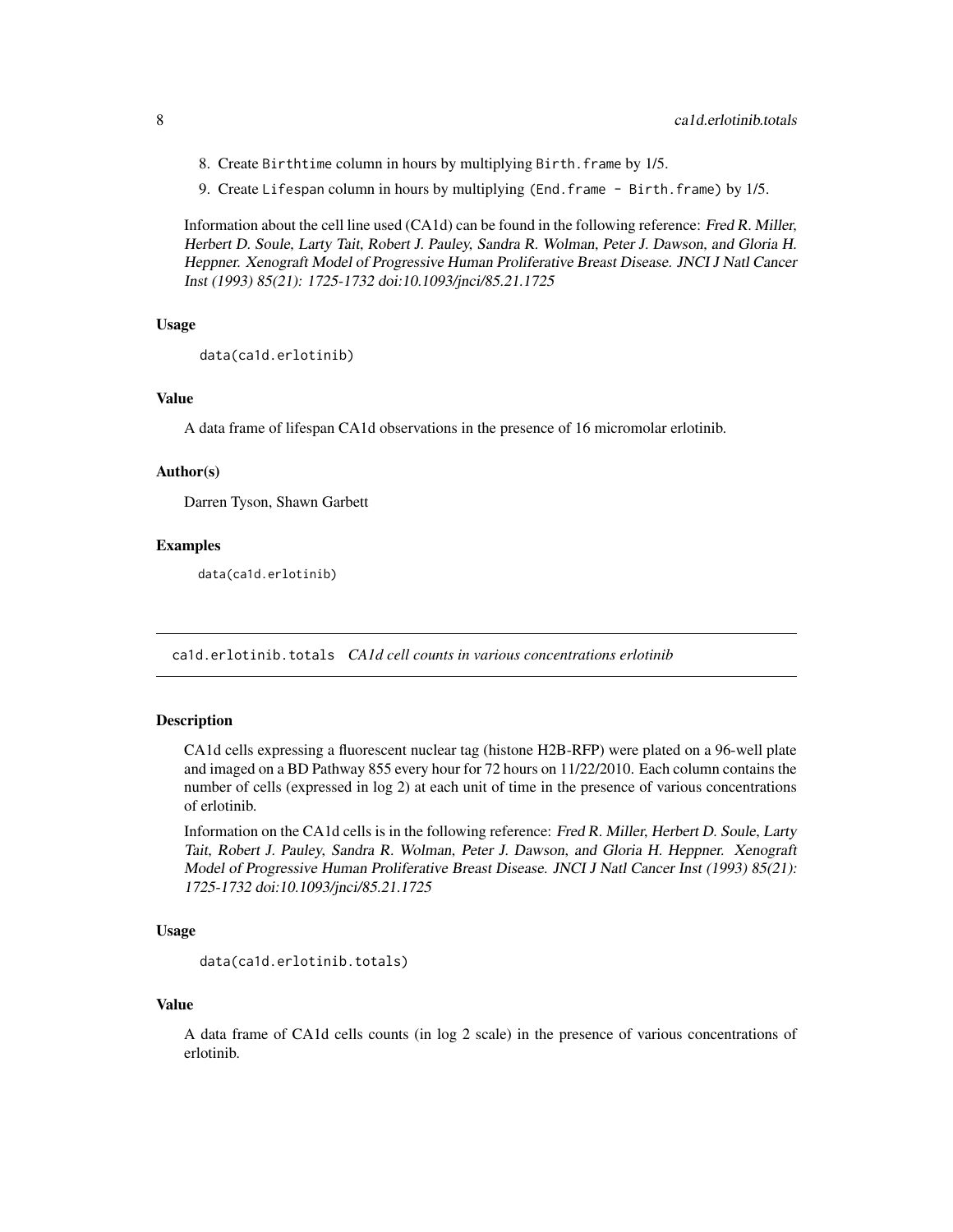#### <span id="page-8-0"></span>prolif\_d 9

### Author(s)

Darren Tyson, Shawn Garbett

### Examples

```
data(ca1d.erlotinib.totals)
```
<span id="page-8-1"></span>prolif\_d *Expected Propagating Subpopulation*

### Description

Computes the expected count of a subpopulation that is propagating inside population undergoing quiescent growth.

### Usage

prolif\_d(t, x0, q0=0, d, q, ad, aq, tol=1e-6)

### Arguments

| t   | A vector time points to return expected population size.                                                                                                                                                                                                                                                                                                                                                                                                                                                                       |
|-----|--------------------------------------------------------------------------------------------------------------------------------------------------------------------------------------------------------------------------------------------------------------------------------------------------------------------------------------------------------------------------------------------------------------------------------------------------------------------------------------------------------------------------------|
| x0  | The size of the initial propagating (or dividing) population at $t=0$ .                                                                                                                                                                                                                                                                                                                                                                                                                                                        |
| q0  | The size of the quiescent or non-propagating population at $t=0$ .                                                                                                                                                                                                                                                                                                                                                                                                                                                             |
| d   | The rate of growth of the propagating population.                                                                                                                                                                                                                                                                                                                                                                                                                                                                              |
| q   | The rate at which propagating population members join the quiescent popula-<br>tion.                                                                                                                                                                                                                                                                                                                                                                                                                                           |
| ad  | The rate of death from the dividing or propagating population.                                                                                                                                                                                                                                                                                                                                                                                                                                                                 |
| aq  | The rate of death from the quiescent population.                                                                                                                                                                                                                                                                                                                                                                                                                                                                               |
| tol | The tolerance between parameters before switching to limit models. The solu-<br>tion to the quiescent growth model has some boundary cases that would result<br>in a division by zero. These happen when the rate of growth $(d)$ is equal to rate<br>of quiescence $(q)$ . When the absolute difference between these parameters is<br>less than the tolerance, the model switches to the limit cases. The default value<br>is good for most common cases. Preferably a very small number, that must be<br>greater than zero. |

### Value

A numerical vector of expected dividing subpopulation totals.

### Author(s)

Shawn Garbett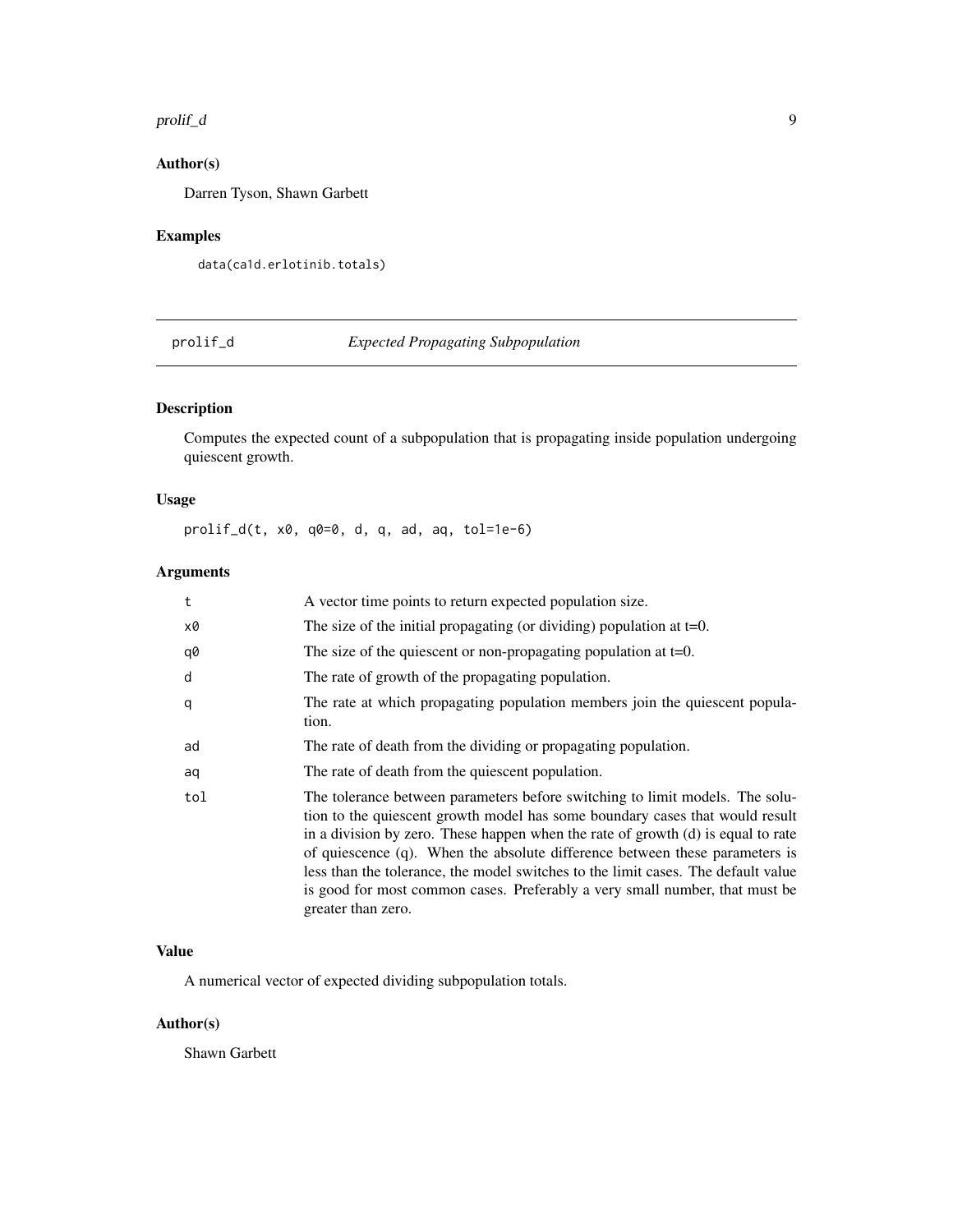### See Also

[prolif\\_q](#page-11-1) [prolif\\_tot](#page-12-1) [prolif\\_fq](#page-10-1) [prolif\\_fd](#page-9-1) [q.rates](#page-15-1)

### Examples

prolif\_d(1:100, 0.5, 0.5, 0.04, 0.03, 0.001, 0.001)

<span id="page-9-1"></span>prolif\_fd *Fraction of Population Propagating*

### Description

Compute the fraction of population that is propagating or dividing when undergoing quiescent growth.

### Usage

prolif\_fd(t, x0, q0=0, d, q, ad, aq, tol=1e-6)

### Arguments

| t   | A vector time points to return expected population size.                                                                                                                                                                                                                                                                                                                                                                                                                                                                  |
|-----|---------------------------------------------------------------------------------------------------------------------------------------------------------------------------------------------------------------------------------------------------------------------------------------------------------------------------------------------------------------------------------------------------------------------------------------------------------------------------------------------------------------------------|
| x0  | The size of the initial propagating (or dividing) population at $t=0$ .                                                                                                                                                                                                                                                                                                                                                                                                                                                   |
| q0  | The size of the quiescent or non-propagating population at $t=0$ .                                                                                                                                                                                                                                                                                                                                                                                                                                                        |
| d   | The rate of growth of the propagating population.                                                                                                                                                                                                                                                                                                                                                                                                                                                                         |
| q   | The rate at which propagating population members join the quiescent popula-<br>tion.                                                                                                                                                                                                                                                                                                                                                                                                                                      |
| ad  | The rate of death from the dividing or propagating population.                                                                                                                                                                                                                                                                                                                                                                                                                                                            |
| aq  | The rate of death from the quiescent population.                                                                                                                                                                                                                                                                                                                                                                                                                                                                          |
| tol | The tolerance between parameters before switching to limit models. The solu-<br>tion to the quiescent growth model has some boundary cases that would result<br>in a division by zero. These happen when the rate of growth (d) is equal to rate<br>of quiescence (q). When the absolute difference between these parameters is<br>less than the tolerance, the model switches to the limit cases. The default value<br>is good for most common cases. Preferably a very small number, that must be<br>greater than zero. |

### Value

A numerical vector of the fraction of total population that is propagating.

### Author(s)

Darren Tyson, Shawn Garbett

<span id="page-9-0"></span>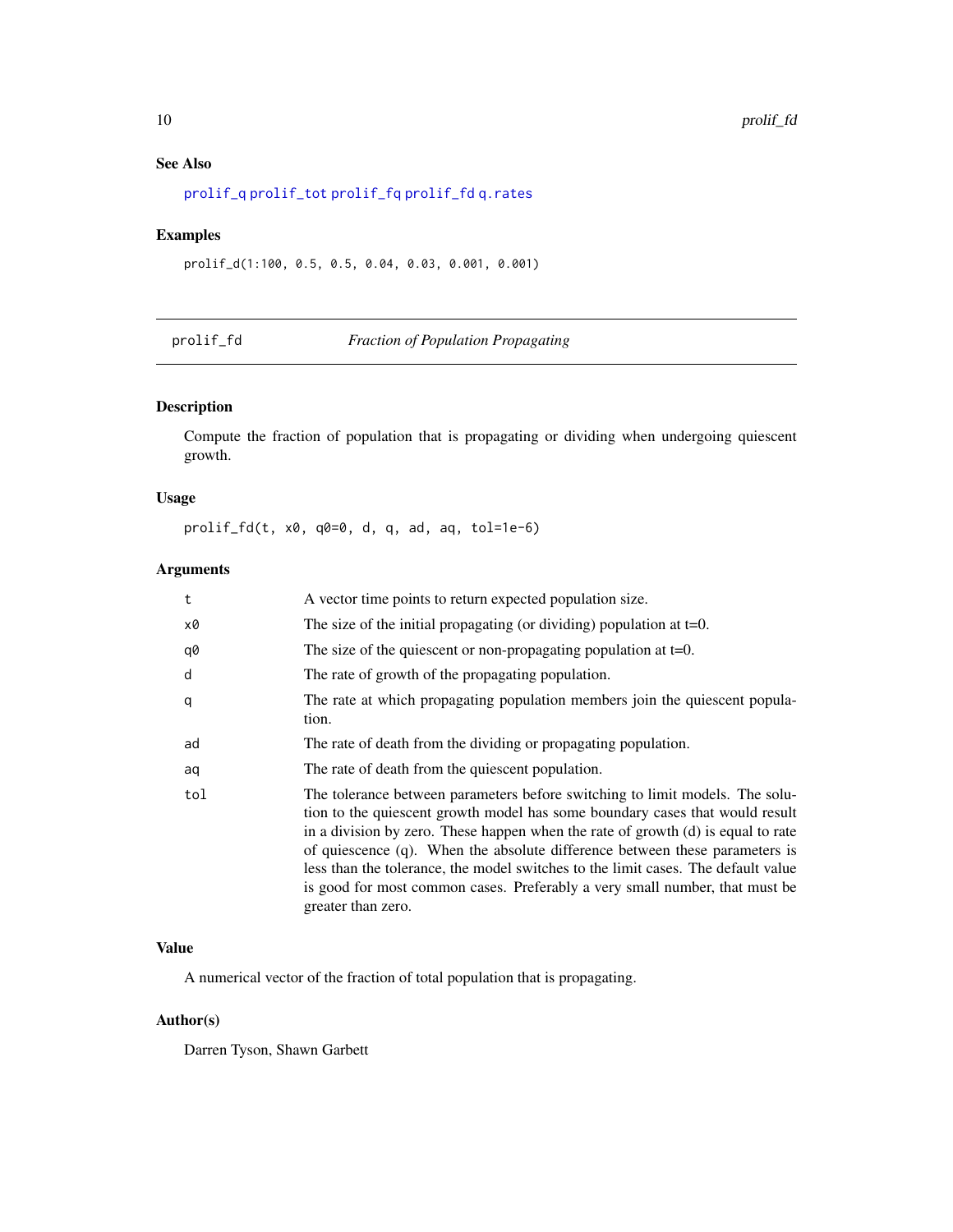#### <span id="page-10-0"></span> $prol$ if\_fq  $\qquad \qquad$  11

### See Also

[prolif\\_q](#page-11-1) [prolif\\_d](#page-8-1) [prolif\\_fq](#page-10-1) [prolif\\_tot](#page-12-1) [q.rates](#page-15-1)

### Examples

prolif\_fd(1:100, 0.5, 0.5, 0.04, 0.03, 0.001, 0.001)

<span id="page-10-1"></span>

| pro Li |  |
|--------|--|
|        |  |

### **Fraction of Population Quiescent**

### Description

Compute the fraction of population that is quiescent when undergoing quiescent growth.

### Usage

prolif\_fq(t, x0, q0=0, d, q, ad, aq, tol=1e-6)

### Arguments

| t   | A vector time points to return expected population size.                                                                                                                                                                                                                                                                                                                                                                                                                                                                  |
|-----|---------------------------------------------------------------------------------------------------------------------------------------------------------------------------------------------------------------------------------------------------------------------------------------------------------------------------------------------------------------------------------------------------------------------------------------------------------------------------------------------------------------------------|
| х0  | The size of the initial propagating (or dividing) population at $t=0$ .                                                                                                                                                                                                                                                                                                                                                                                                                                                   |
| q0  | The size of the quiescent or non-propagating population at $t=0$ .                                                                                                                                                                                                                                                                                                                                                                                                                                                        |
| d   | The rate of growth of the propagating population.                                                                                                                                                                                                                                                                                                                                                                                                                                                                         |
| q   | The rate at which propagating population members join the quiescent popula-<br>tion.                                                                                                                                                                                                                                                                                                                                                                                                                                      |
| ad  | The rate of death from the dividing or propagating population.                                                                                                                                                                                                                                                                                                                                                                                                                                                            |
| aq  | The rate of death from the quiescent population.                                                                                                                                                                                                                                                                                                                                                                                                                                                                          |
| tol | The tolerance between parameters before switching to limit models. The solu-<br>tion to the quiescent growth model has some boundary cases that would result<br>in a division by zero. These happen when the rate of growth (d) is equal to rate<br>of quiescence (q). When the absolute difference between these parameters is<br>less than the tolerance, the model switches to the limit cases. The default value<br>is good for most common cases. Preferably a very small number, that must be<br>greater than zero. |

### Value

A numerical vector of the fraction of total population that is quiescent.

### Author(s)

Darren Tyson, Shawn Garbett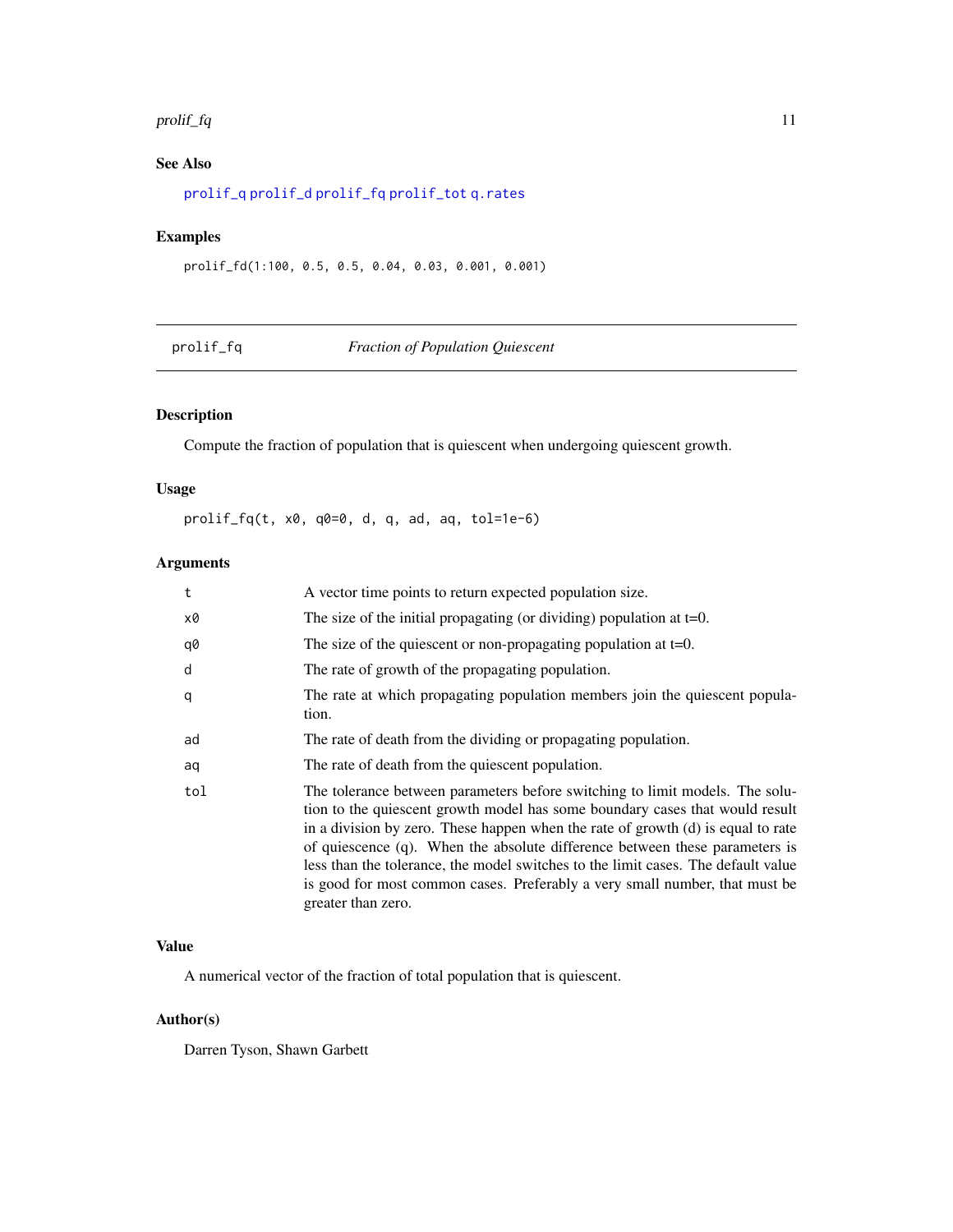### <span id="page-11-0"></span>See Also

[prolif\\_q](#page-11-1) [prolif\\_d](#page-8-1) [prolif\\_tot](#page-12-1) [prolif\\_fd](#page-9-1) [q.rates](#page-15-1)

### Examples

prolif\_fq(1:100, 0.5, 0.5, 0.04, 0.03, 0.001, 0.001)

<span id="page-11-1"></span>

| prolit |  |  |
|--------|--|--|
|        |  |  |

### $Expected$  *Quiescent Subpopulation*

### Description

Computes the expected count of a subpopulation that is not-propagating, or quiescent inside a population undergoing quiescent growth.

### Usage

prolif\_q(t, x0, q0=0, d, q, ad, aq, tol=1e-6)

### Arguments

| t   | A vector time points to return expected population size.                                                                                                                                                                                                                                                                                                                                                                                                                                                                       |
|-----|--------------------------------------------------------------------------------------------------------------------------------------------------------------------------------------------------------------------------------------------------------------------------------------------------------------------------------------------------------------------------------------------------------------------------------------------------------------------------------------------------------------------------------|
| x0  | The size of the initial propagating (or dividing) population at $t=0$ .                                                                                                                                                                                                                                                                                                                                                                                                                                                        |
| q0  | The size of the quiescent or non-propagating population at $t=0$ .                                                                                                                                                                                                                                                                                                                                                                                                                                                             |
| d   | The rate of growth of the propagating population.                                                                                                                                                                                                                                                                                                                                                                                                                                                                              |
| q   | The rate at which propagating population members join the quiescent popula-<br>tion.                                                                                                                                                                                                                                                                                                                                                                                                                                           |
| ad  | The rate of death from the dividing or propagating population.                                                                                                                                                                                                                                                                                                                                                                                                                                                                 |
| aq  | The rate of death from the quiescent population.                                                                                                                                                                                                                                                                                                                                                                                                                                                                               |
| tol | The tolerance between parameters before switching to limit models. The solu-<br>tion to the quiescent growth model has some boundary cases that would result<br>in a division by zero. These happen when the rate of growth $(d)$ is equal to rate<br>of quiescence $(q)$ . When the absolute difference between these parameters is<br>less than the tolerance, the model switches to the limit cases. The default value<br>is good for most common cases. Preferably a very small number, that must be<br>greater than zero. |

### Value

A numerical vector of expected quiescent subpopulation totals.

### Author(s)

Shawn Garbett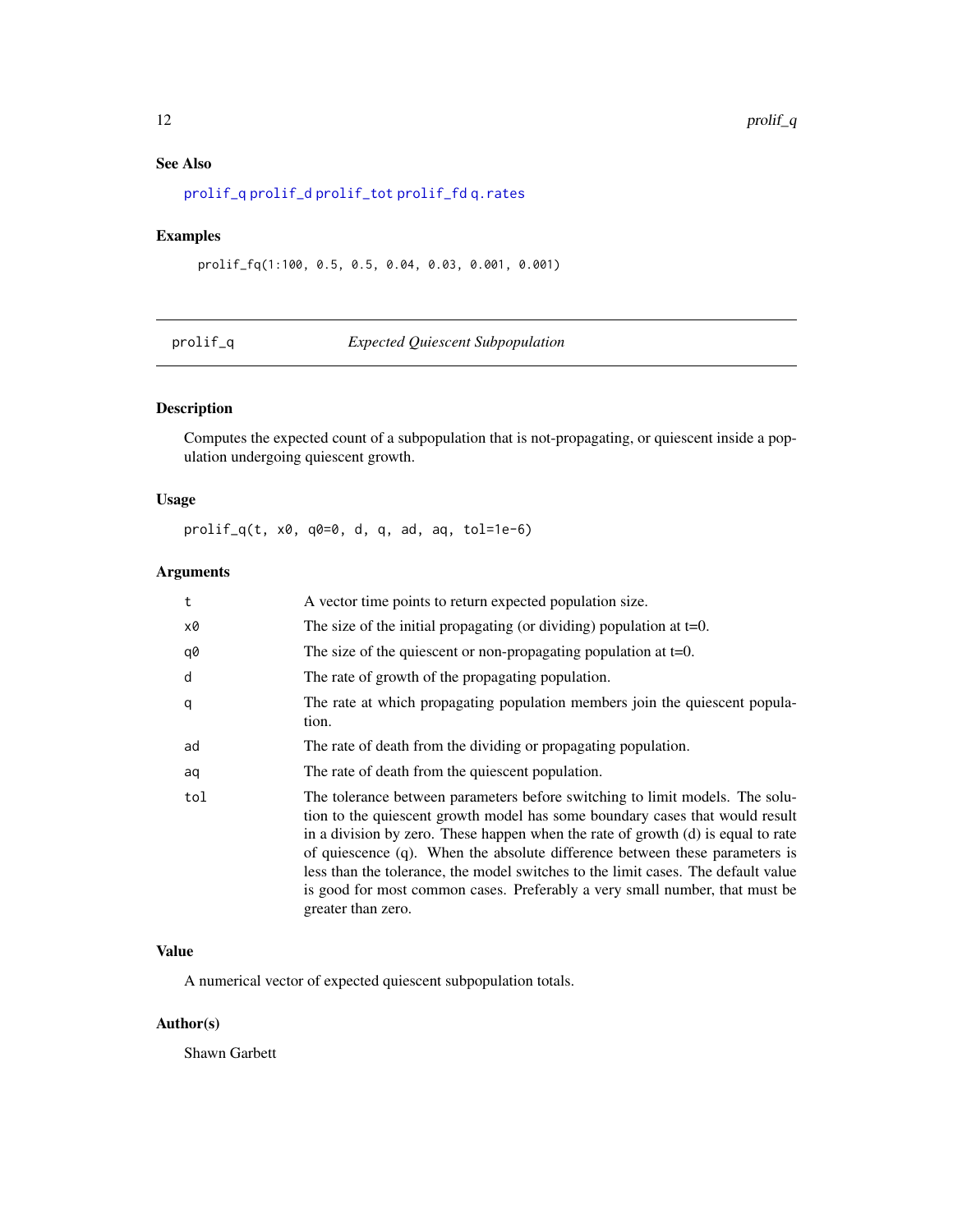#### <span id="page-12-0"></span>prolif\_tot 13

### See Also

[prolif\\_q](#page-11-1) [prolif\\_tot](#page-12-1) [prolif\\_fq](#page-10-1) [prolif\\_fd](#page-9-1) [q.rates](#page-15-1)

### Examples

prolif\_q(1:100, 0.5, 0.5, 0.04, 0.03, 0.001, 0.001)

<span id="page-12-1"></span>

| prolif_tot | <b>Expected Proliferation Total</b> |  |  |
|------------|-------------------------------------|--|--|
|            |                                     |  |  |

### Description

Returns the expected population size over time given quiescent growth model parameters.

### Usage

prolif\_tot(t, x0, q0=0, d, q, ad, aq, tol=1e-6)

### Arguments

| t   | A vector time points to return expected population size.                                                                                                                                                                                                                                                                                                                                                                                                                                                                  |
|-----|---------------------------------------------------------------------------------------------------------------------------------------------------------------------------------------------------------------------------------------------------------------------------------------------------------------------------------------------------------------------------------------------------------------------------------------------------------------------------------------------------------------------------|
| x0  | The size of the initial propagating (or dividing) population at $t=0$ .                                                                                                                                                                                                                                                                                                                                                                                                                                                   |
| q0  | The size of the quiescent or non-propagating population at $t=0$ .                                                                                                                                                                                                                                                                                                                                                                                                                                                        |
| d   | The rate of growth of the propagating population.                                                                                                                                                                                                                                                                                                                                                                                                                                                                         |
| q   | The rate at which propagating population members join the quiescent popula-<br>tion.                                                                                                                                                                                                                                                                                                                                                                                                                                      |
| ad  | The rate of death from the dividing or propagating population.                                                                                                                                                                                                                                                                                                                                                                                                                                                            |
| aq  | The rate of death from the quiescent population.                                                                                                                                                                                                                                                                                                                                                                                                                                                                          |
| tol | The tolerance between parameters before switching to limit models. The solu-<br>tion to the quiescent growth model has some boundary cases that would result<br>in a division by zero. These happen when the rate of growth (d) is equal to rate<br>of quiescence (q). When the absolute difference between these parameters is<br>less than the tolerance, the model switches to the limit cases. The default value<br>is good for most common cases. Preferably a very small number, that must be<br>greater than zero. |

### Value

A numerical vector of expected population totals.

### Author(s)

Shawn Garbett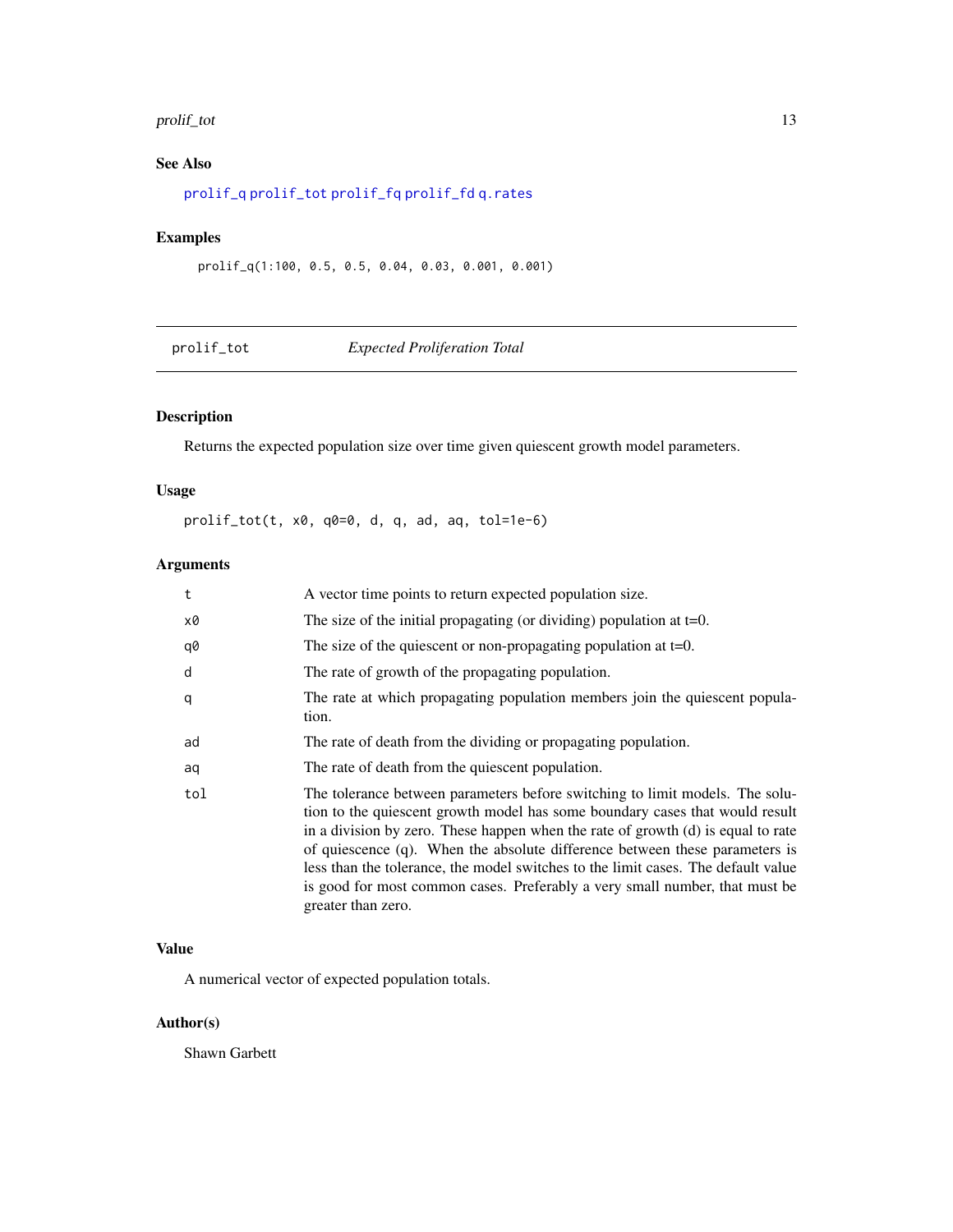#### <span id="page-13-0"></span>See Also

[prolif\\_q](#page-11-1) [prolif\\_d](#page-8-1) [prolif\\_fq](#page-10-1) [prolif\\_fd](#page-9-1) [q.rates](#page-15-1)

#### Examples

prolif\_tot(1:100, 0.5, 0.5, 0.04, 0.03, 0.001, 0.001)

<span id="page-13-1"></span>q.mle.emg.estimate *Estimate Distribution Parameters based on EMG survival*

### Description

Estimation of the emg distribution parameters from data using a survival function and maximum likelihood.

### Usage

q.mle.emg.estimate(complete.lifespans, censored.lifespans)

#### Arguments

```
complete.lifespans
```
Vector of time observations of complete lifespans that span the entire life of an entity.

censored.lifespans

Vector of time observations that are incomplete about the life of an entity.

### Value

An object of [mle-class](#page-0-0) containing the parameter estimates.

#### Author(s)

Shawn Garbett

### See Also

[mle-class](#page-0-0) [q.mle.norm.estimate](#page-14-1) [q.rates](#page-15-1) [qsurvival.nllik](#page-17-1) [emg](#page-0-0)

```
data(ca1d.erlotinib)
mitotic.lifespans <-
  subset(ca1d.erlotinib, !End.of.Expt &
                        !Death &
                        !is.na(Lifespan))$Lifespan
censored.lifespans <-
  subset(ca1d.erlotinib, End.of.Expt &
```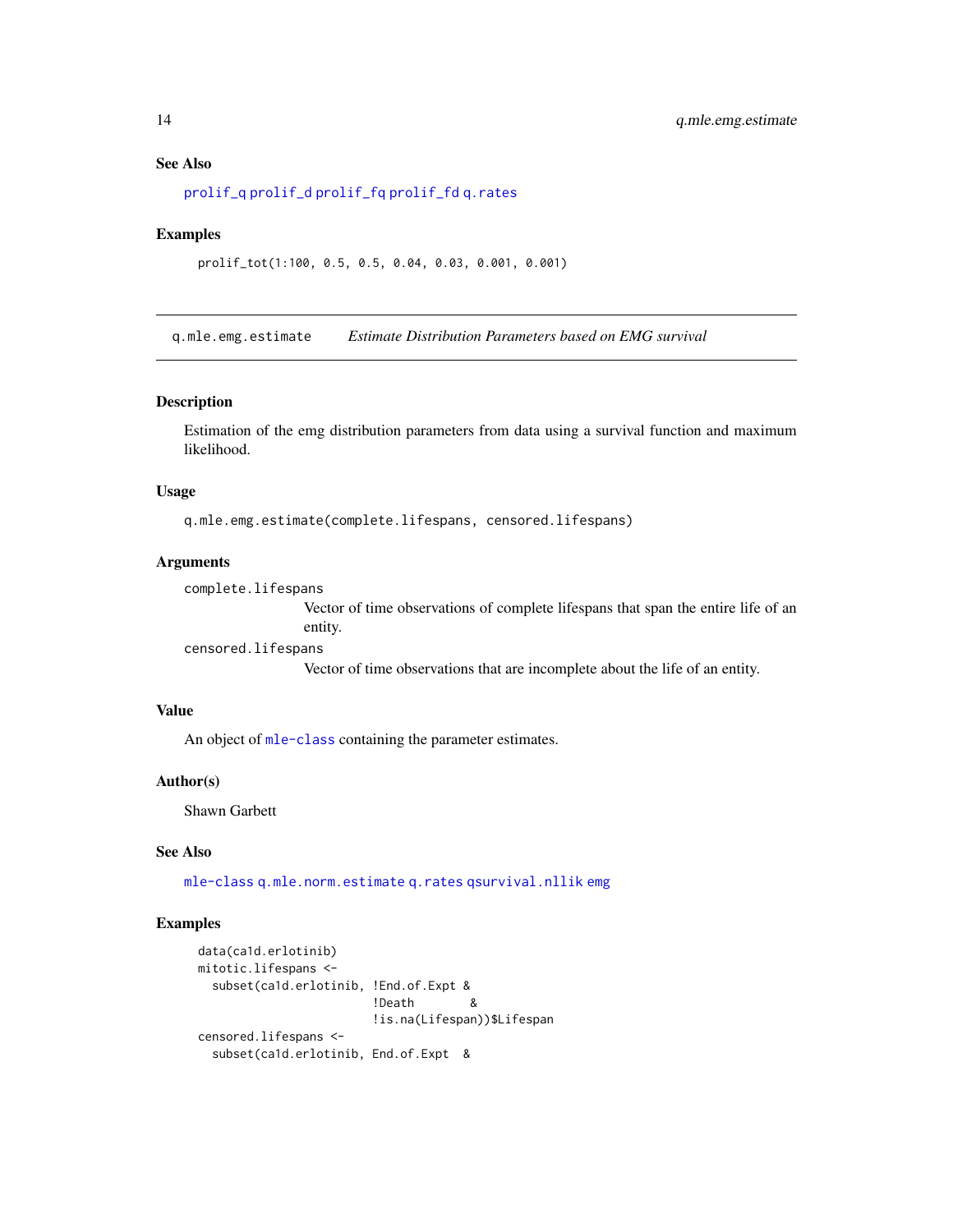<span id="page-14-0"></span>!Death & !is.na(Lifespan))\$Lifespan q.mle.emg.estimate(mitotic.lifespans, censored.lifespans)

<span id="page-14-1"></span>q.mle.norm.estimate *Estimate Distribution Parameters based on EMG survival*

### Description

Estimation of the norm distribution parameters from data using a survival function and maximum likelihood.

### Usage

q.mle.norm.estimate(complete.lifespans, censored.lifespans)

#### **Arguments**

complete.lifespans

Vector of time observations of complete lifespans that span the entire life of an entity.

censored.lifespans

Vector of time observations that are incomplete about the life of an entity.

### Value

An object of [mle-class](#page-0-0).

#### Author(s)

Shawn Garbett

### See Also

[mle-class](#page-0-0) [q.mle.emg.estimate](#page-13-1) [q.rates](#page-15-1) [qsurvival.nllik](#page-17-1)

```
data(ca1d.erlotinib)
mitotic.lifespans <-
  subset(ca1d.erlotinib, !End.of.Expt &
                        !Death &
                       !is.na(Lifespan))$Lifespan
censored.lifespans <-
  subset(ca1d.erlotinib, End.of.Expt &
                       !Death &
                        !is.na(Lifespan))$Lifespan
q.mle.norm.estimate(mitotic.lifespans, censored.lifespans)
```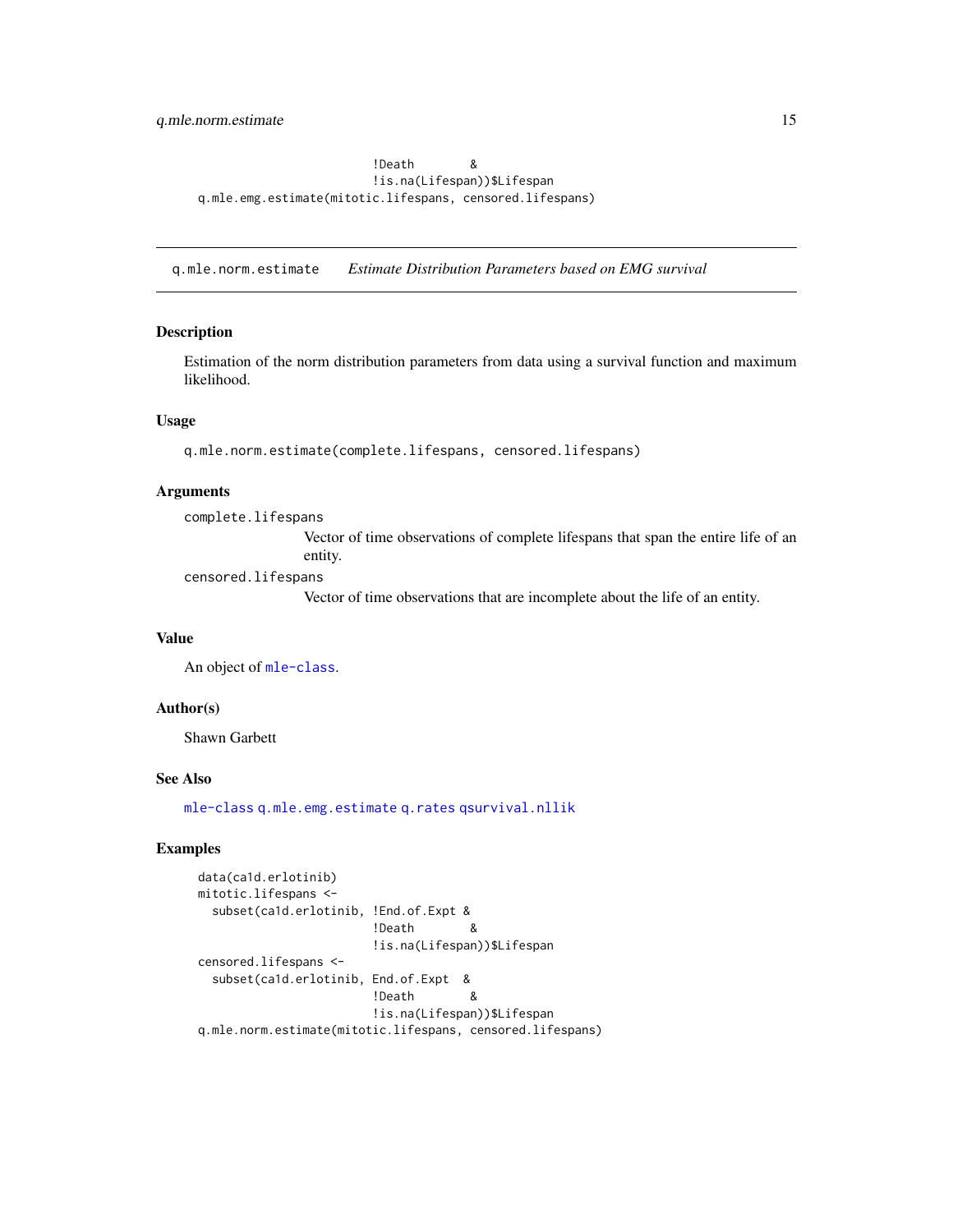<span id="page-15-1"></span><span id="page-15-0"></span>

#### Description

Given an mle estimate of the distribution parameters transform into rates of growth and quiescence. The transformation into a growth rate is the exact method of Powell. The quiescence rate uses Poisson estimation. Standard errors are computed using the numerical delta method.

#### Usage

q.rates(dist, est)

### Arguments

| dist | This distribution to use for estimation, e.g. "emg" or "norm"                |
|------|------------------------------------------------------------------------------|
| est  | An object of class m <sub>le</sub> -class containing distribution estimates. |

### Value

An object of [class](#page-0-0) q\_rate containing (d) the growth rate and (q) the quiescence rate as a numeric vector, as well as additional attributes of stderr, n and df used.

#### Author(s)

Darren Tyson, Shawn Garbett

### References

The method of determining growth rate is taken from POWELL E.0. (1956). Growth Rate and Generation Time of Bacteria, with Special Reference to Continuous Culture. J.Gen.Microbial V15,492- 511. This makes a robust estimator in the presence of skewed distributions.

#### See Also

[mle-class](#page-0-0) [q.mle.norm.estimate](#page-14-1) [q.mle.emg.estimate](#page-13-1) [qsurvival.nllik](#page-17-1)

```
data(ca1d.erlotinib)
mitotic.lifespans <-
  subset(ca1d.erlotinib, !End.of.Expt &
                       !Death &
                       !is.na(Lifespan))$Lifespan
censored.lifespans <-
  subset(ca1d.erlotinib, End.of.Expt &
                       !Death &
                       !is.na(Lifespan))$Lifespan
```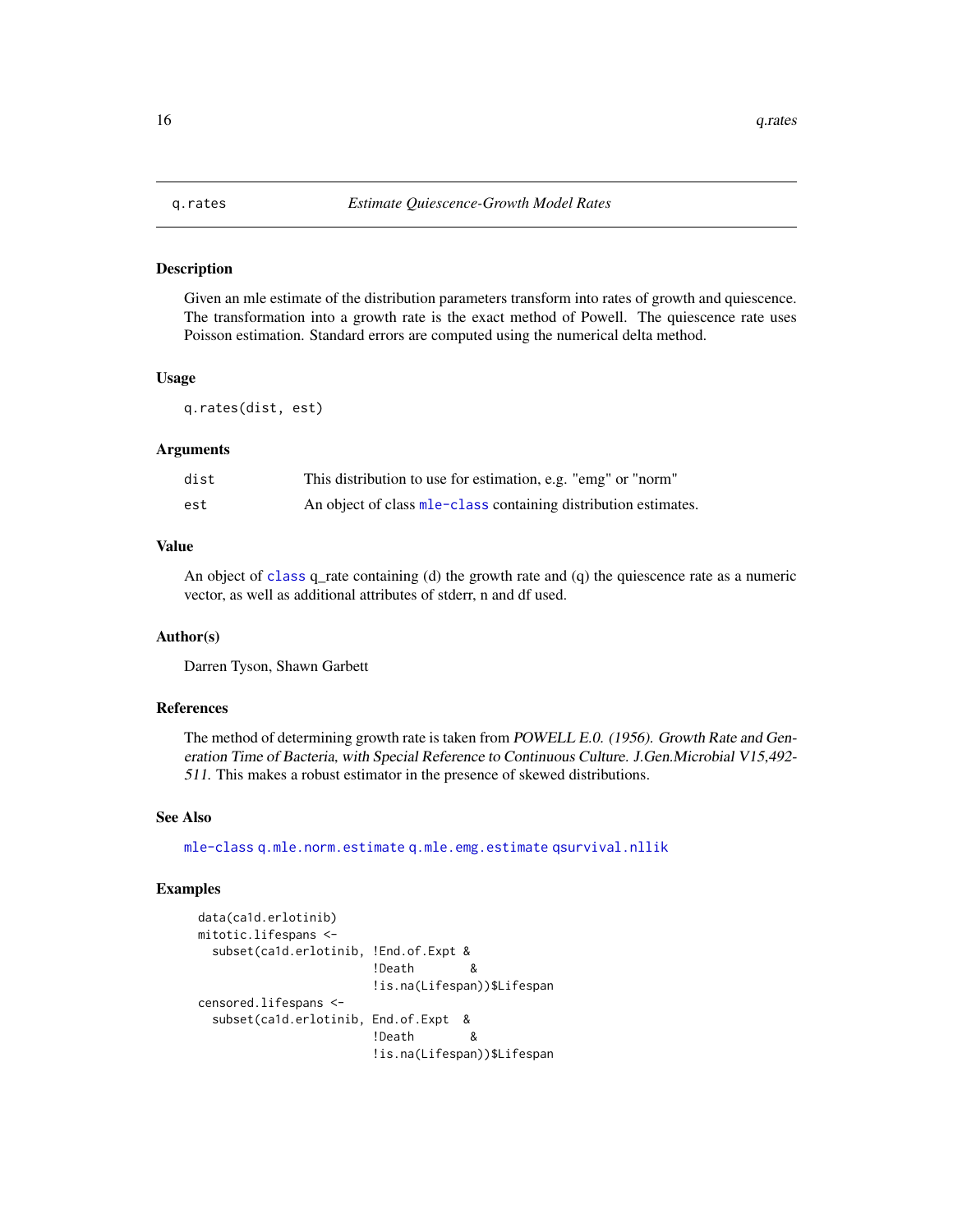### <span id="page-16-0"></span>qrate-class 17

r <- q.rates("emg", q.mle.emg.estimate(mitotic.lifespans, censored.lifespans)) summary(r) r['d'] # Rate of division r['q'] # Rate of quiescense

qrate-class *Class* "qrate"

### Description

A class to return from rate estimation.

### Objects from the Class

Objects can be created by calls of the form new("qrate", ...).

### Slots

.Data: This contains two entries, the division rate and the quiescence rate.

stderr: Standard error of the rate estimates

n: Number of data points used in estimate

df: degrees of freedom left in estimate

#### Extends

Class ["numeric"](#page-0-0), from data part. Class ["vector"](#page-0-0), by class "numeric", distance 2.

#### Methods

show signature(object = "qrate"): ...

### Author(s)

Shawn Garbett

#### References

Standard errors are derived by the delta method. See: Casella, G. and Berger, R. L. (2002), Statistical Inference, 2nd ed.

### See Also

[q.rates](#page-15-1)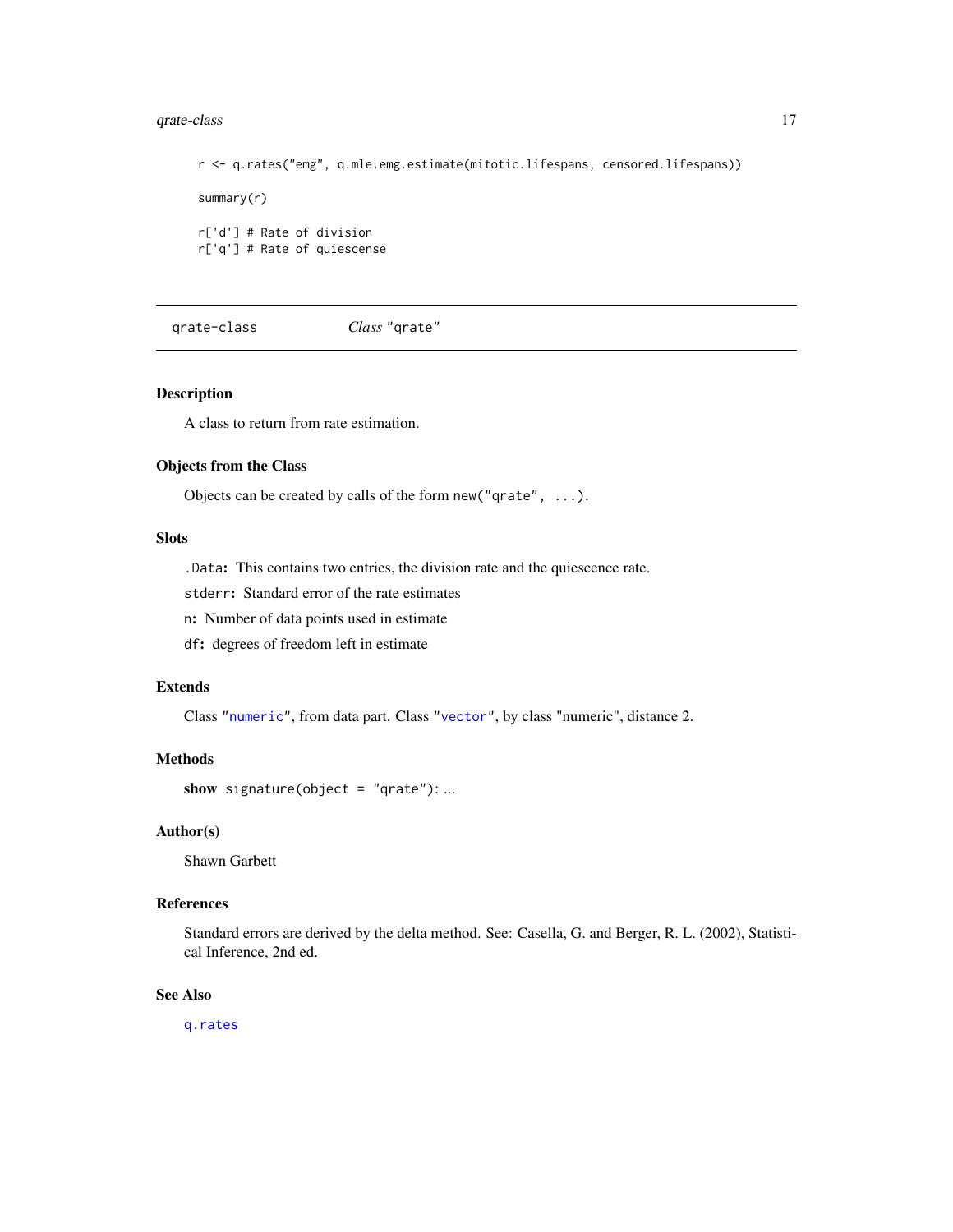<span id="page-17-1"></span><span id="page-17-0"></span>

#### Description

Using a survival function on a specified distribution with a given set of parameters, computes the negative log-likelihood

#### Usage

```
qsurvival.nllik(dist, complete.lifespans, censored.lifespans, Q, ...)
```
#### Arguments

| dist               | A text description of the distribution to use, e.g. emg or norm |
|--------------------|-----------------------------------------------------------------|
| complete.lifespans |                                                                 |
|                    | A vector of observations of complete lifespans                  |
| censored.lifespans |                                                                 |
|                    | A vector of incomplete observations of lifespans                |
| 0                  | The percent of population in quiescence or non-dividing         |
|                    | Specific parameters to the dist specified                       |

#### Value

A numeric value of the negative log-likelihood for the given parameters.

#### Author(s)

Darren Tyson, Shawn Garbett

### See Also

[mle-class](#page-0-0) [q.mle.norm.estimate](#page-14-1) [q.mle.emg.estimate](#page-13-1) [q.rates](#page-15-1)

```
data(ca1d.erlotinib)
mitotic.lifespans <-
 subset(ca1d.erlotinib, !End.of.Expt &
                       !Death &
                        !is.na(Lifespan))$Lifespan
censored.lifespans <-
  subset(ca1d.erlotinib, End.of.Expt &
                        !Death &
                        !is.na(Lifespan))$Lifespan
mle(function(mean, sd, Q){
    qsurvival.nllik("norm", mitotic.lifespans, censored.lifespans, Q, mean, sd)
```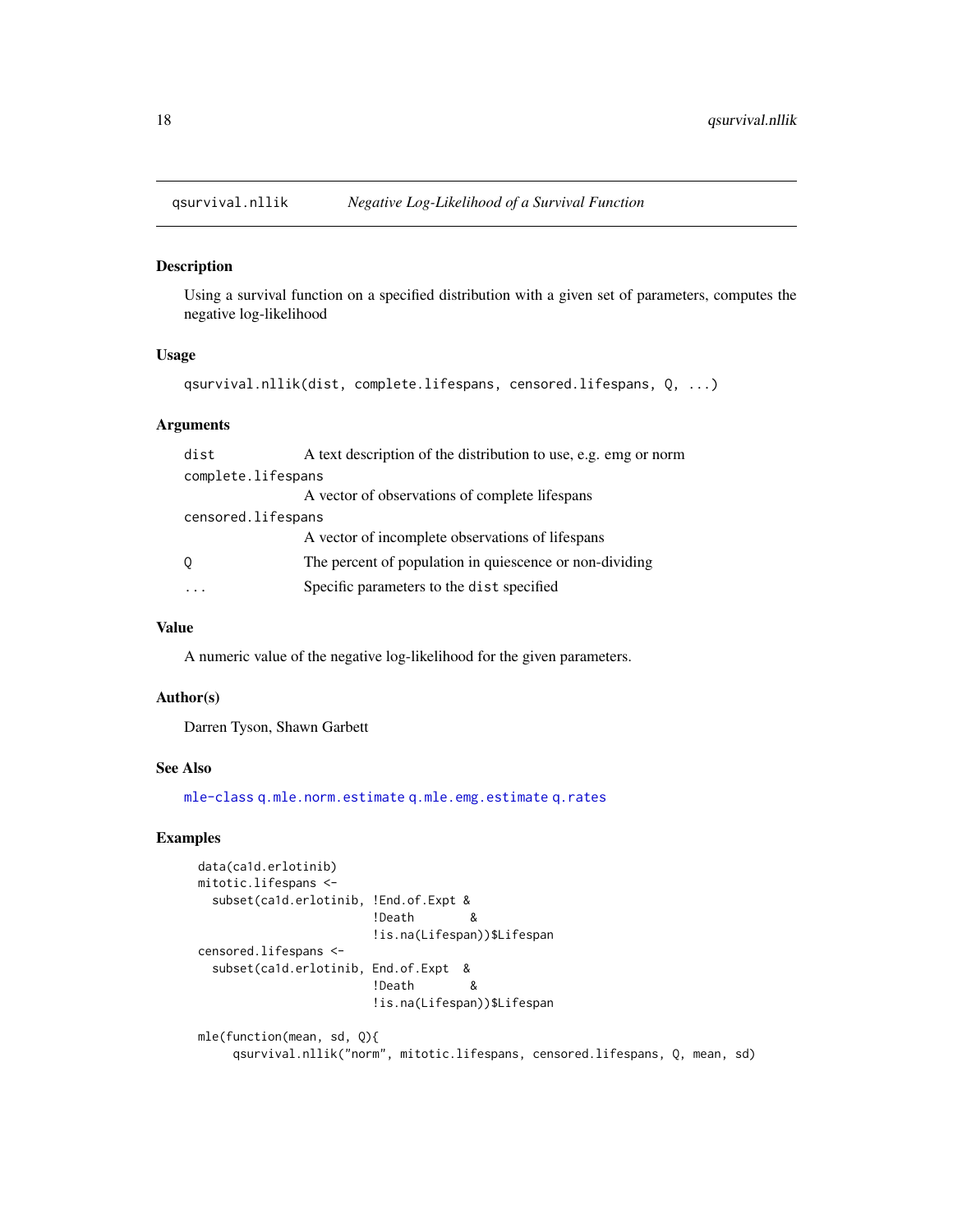<span id="page-18-0"></span>split the set of the set of the set of the set of the set of the set of the set of the set of the set of the set of the set of the set of the set of the set of the set of the set of the set of the set of the set of the set

```
},
method='L-BFGS-B',
lower=list(mean=8, sd=0.1, Q=0.01),
upper=list(mean=30, sd=20, Q=0.9),
start=list(mean=mean(mitotic.lifespans),
          sd=sd(mitotic.lifespans),
          Q = 0.5)
```
split *Piecewise curves for rates which change in the middle of an experiment*

### Description

This helper functions provide the same functionality as the [prolif\\_tot](#page-12-1) set of functions, but with the additional assumption that rates change at some breakpoint during the dataset.

### Usage

| $split\_tot(t, x0, q0, d1, d2, q1, q2, ad1, aq1, ad2, aq2, br=20)$     |  |  |  |  |  |  |
|------------------------------------------------------------------------|--|--|--|--|--|--|
| $split_d($ t, $x0$ , $q0$ , d1, d2, q1, q2, ad1, aq1, ad2, aq2, br=20) |  |  |  |  |  |  |
| $split_q( t, x0, q0, d1, d2, q1, q2, ad1, aq1, ad2, aq2, br=20)$       |  |  |  |  |  |  |
| split_fd( t, x0, q0, d1, d2, q1, q2, ad1, aq1, ad2, aq2, br=20)        |  |  |  |  |  |  |
| split_fq( t, x0, q0, d1, d2, q1, q2, ad1, aq1, ad2, aq2, br=20)        |  |  |  |  |  |  |

### Arguments

| t   | A vector time points to return expected population size.                                                 |
|-----|----------------------------------------------------------------------------------------------------------|
| х0  | The size of the initial propagating (or dividing) population at $t=0$ .                                  |
| q0  | The size of the quiescent or non-propagating population at $t=0$ .                                       |
| d1  | The rate of growth of the propagating population in the first section.                                   |
| d2  | The rate of growth of the propagating population in the second section.                                  |
| q1  | The rate at which propagating population members join the quiescent population<br>in the first section.  |
| q2  | The rate at which propagating population members join the quiescent population<br>in the second section. |
| ad1 | The rate of death from the dividing or propagating population in the first section.                      |
| aq1 | The rate of death from the quiescent population in the first section.                                    |
| ad2 | The rate of death from the dividing or propagating population in the second<br>section.                  |
| aq2 | The rate of death from the quiescent population in the second section.                                   |
| br  | The time breakpoint for the change in rate                                                               |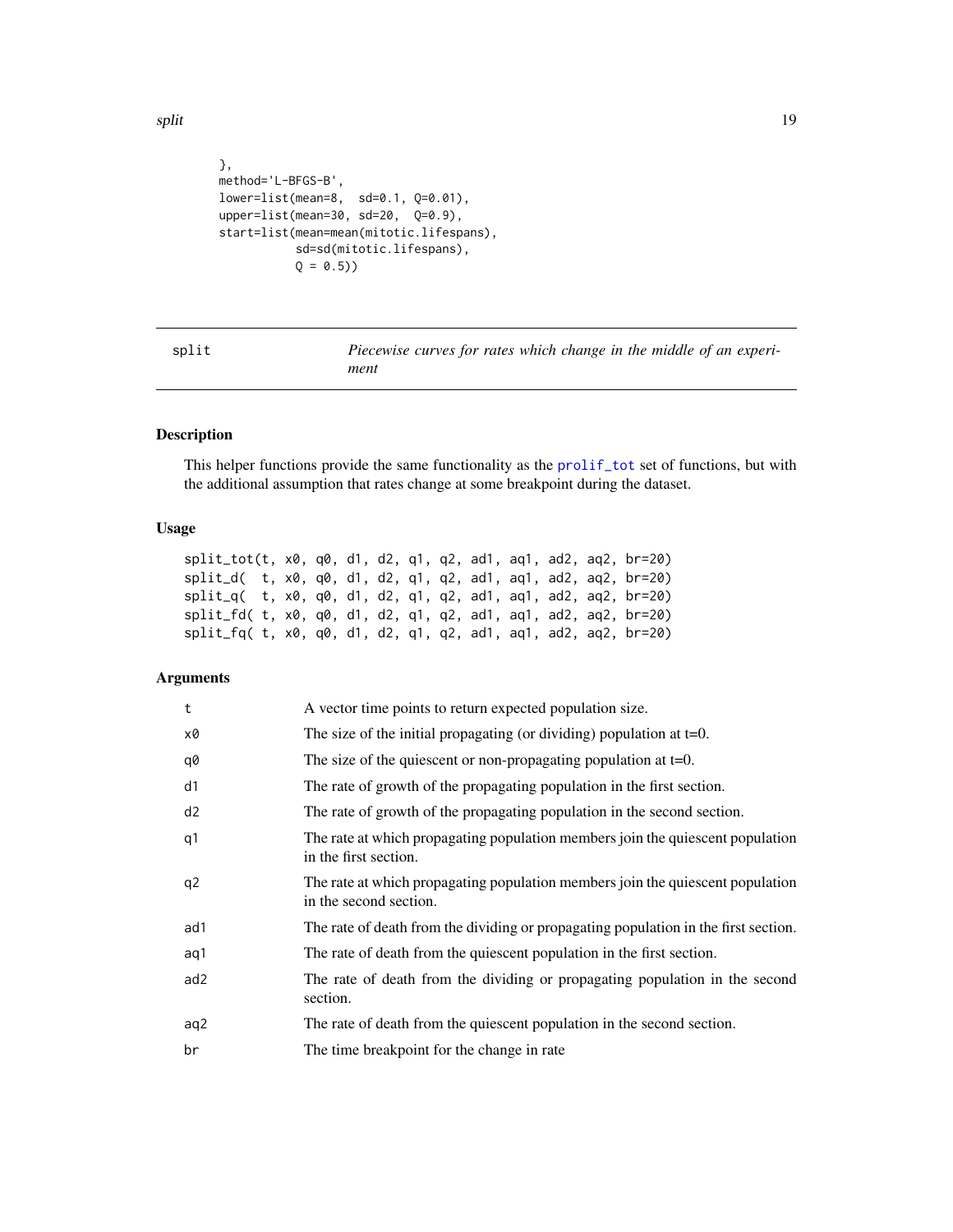### <span id="page-19-0"></span>Value

A numerical vector of expected (sub)population totals (or fraction)

### Author(s)

Darren Tyson, Shawn Garbett

### References

The method of determining growth rate is taken from Powell E.0. (1956). Growth Rate and Generation Time of Bacteria, with Special Reference to Continuous Culture. J.Gen.Microbial V15,492- 511. This makes a robust estimator in the presence of skewed distributions.

### See Also

[prolif\\_tot](#page-12-1) [prolif\\_d](#page-8-1) [prolif\\_q](#page-11-1) [prolif\\_fd](#page-9-1) [prolif\\_fq](#page-10-1)